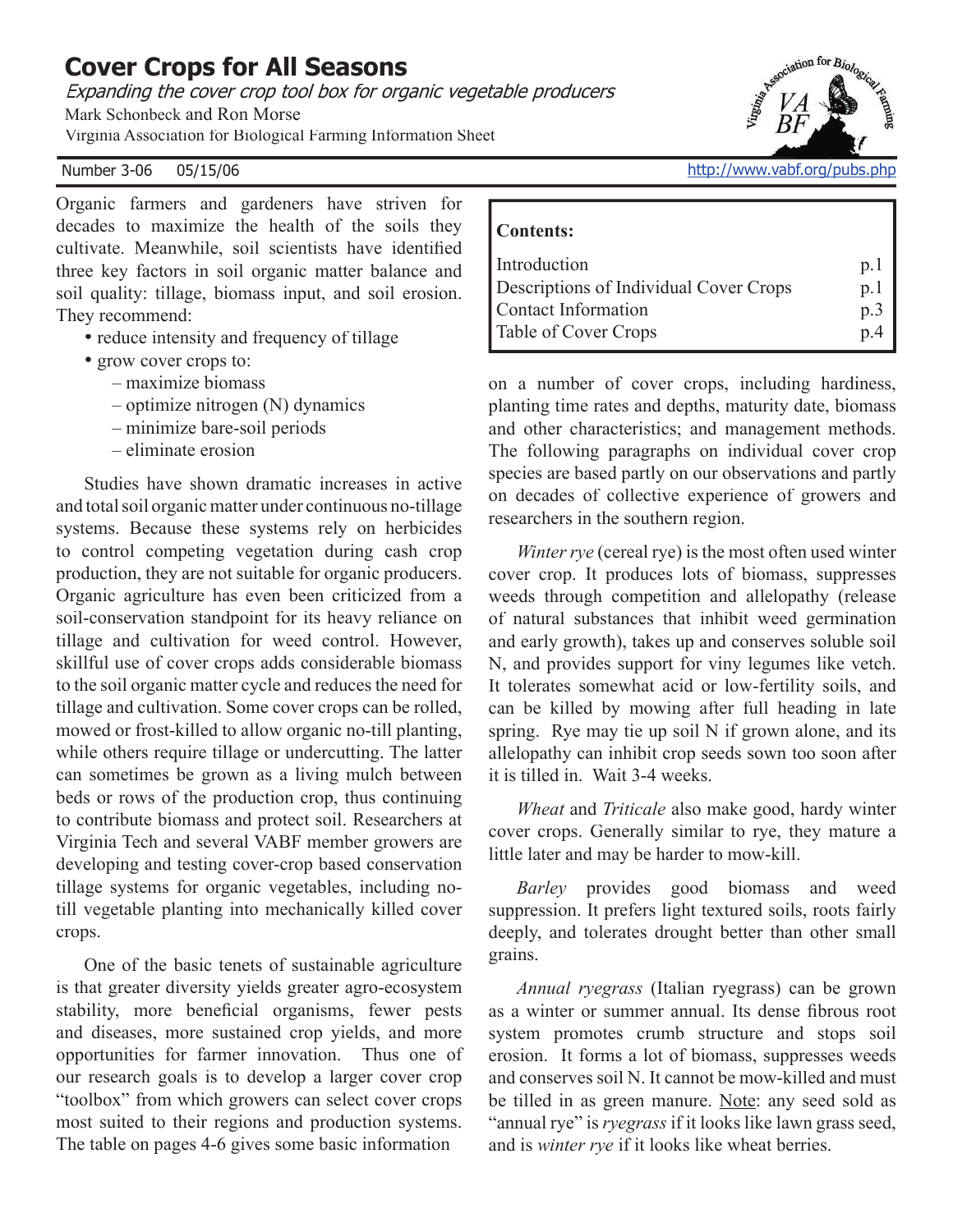*Hairy vetch* is the best winter annual legume for cooler regions in the South, surviving freezes to -10°F. It performs well on a wide range of soils, fixes over 100 lb N per acre, and releases about half of it to the following cash crop. Other vetches include *lana vetch*  (hardy to zone 7), and *purple vetch* (zone 8), which give more biomass and N than hairy vetch from *spring*  plantings. Vetches make soil phosphorus (P) more available, and provide excellent habitat for beneficial insects that eat or parasitize insect pests.

*Bicultures* (two-species combinations) of N-rich vetches with rye, barley or oats are often planted for maximum cover and biomass, weed suppression, and beneficial habitat. Their balanced carbon-to-nitrogen (C:N) ratio also maximizes soil organic matter formation and provides season-long, slow-release N.

*Crimson clover* is the best winter annual legume for mild temperate climates (zones 7-8). Known for its spectacular bloom in the spring, it provides valuable beneficial habitat, weed suppression, good biomass and nitrogen fixation. Because of its lower N content (about 2-2.5%, compared to 3-4% for vetches), crimson clover residues release N more slowly than other winter legumes. It is easy to kill by mowing at full bloom and it self-seeds readily if allowed to stand more than a few days past peak bloom. Caution: crimson clover may support pest nematodes that can affect tomato and some other vegetables, in regions where these nematodes are prevalent. Other winter annual clovers with good N fixation potential include *berseem clover*, and *subterranean clover.*

*Austrian winter peas,* hardy to zone 7, add a lot of biomass and N. Peas are viny and do best when grown with a cereal grain for support. Several other varieties of *field peas* are semi-hardy and can be planted in early spring or late summer. In the latter case, they will winterkill except in zones 8b or higher. Spring planted Austrian peas also perform well.

*Spring oats* are semi-hardy, and are the best coolseason grass to plant in early spring or late summer with cool season legumes. Like rye, oats suppress weeds, tolerate a wide range of soils, form a lot of biomass and conserve soluble soil N. Oats are somewhat higher in N than rye and less likely to tie up soil N upon incorporation. Black oat is a close relative, grown in Brazil, and experimentally in the US.

*Bell bean* or *fava bean* is a good N fixer, it also provides abundant nectar for beneficial insects, and is a good legume companion for spring oats. It does not tolerate drought or heat, so late summer plantings may not always thrive. Bell beans are smaller seeded than horticultural favas and are better suited as cover crops.

*Daikon, oilseed* and *fodder radishes* are deeprooted, semi-hardy cover crops that open subsoil hardpan, scavenge and conserve soluble soil N, and choke out weeds through rapid canopy closure and strongly allelopathic root exudates. Fall-planted radish decays rapidly after winterkilling, leaving a clean, weed-free seedbed for spring vegetables. To avoid pest and disease problems, radishes should *not* be grown immediately before or after brassica vegetables.

*Buckwheat* is the most widely available and widely grown summer annual cover crop. Its short (30-45 day) lifecycle, rapid canopy closure, and weed suppression make it ideally suited for short fallow periods during the frost-free season. Buckwheat makes soil P more available. It is also one of the best nectar sources for beneficial insects. It likes warm weather and moist soil, and does not tolerate much drought.

*Sudangrass* and *sorghum-sudan hybrids* produce tremendous biomass, reaching nine feet within two to three months. Sorghum-sudan chokes out weeds through competition and strong allelopathy. When grown to about 5-6 feet, then mowed back to one foot and allowed to regrow, sorghum-sudan sends its fibrous roots deep into the subsoil to break hardpan. It tolerates heat and drought, but requires warm soil with ample N to thrive, and does well planted in alternate rows with a vigorous summer legume. Difficult to mow-kill, this crop is best planted at midsummer and allowed to winterkill ahead of spring vegetables.

Various species of *millet* make good summer cover crops with high heat and drought tolerance. Foxtail, proso and Japanese millets are best suited for *early*  summer (June) plantings, as later plantings produce little biomass because of daylength responses. Foxtail and proso millet are easy to mow-kill, while Japanese and browntop millet grow back readily. Pearl millet is very tall and rivals sorghum-sudan in late summer biomass production, yet is easy to kill by mowing or rolling. Millets do well with cowpeas or soybeans.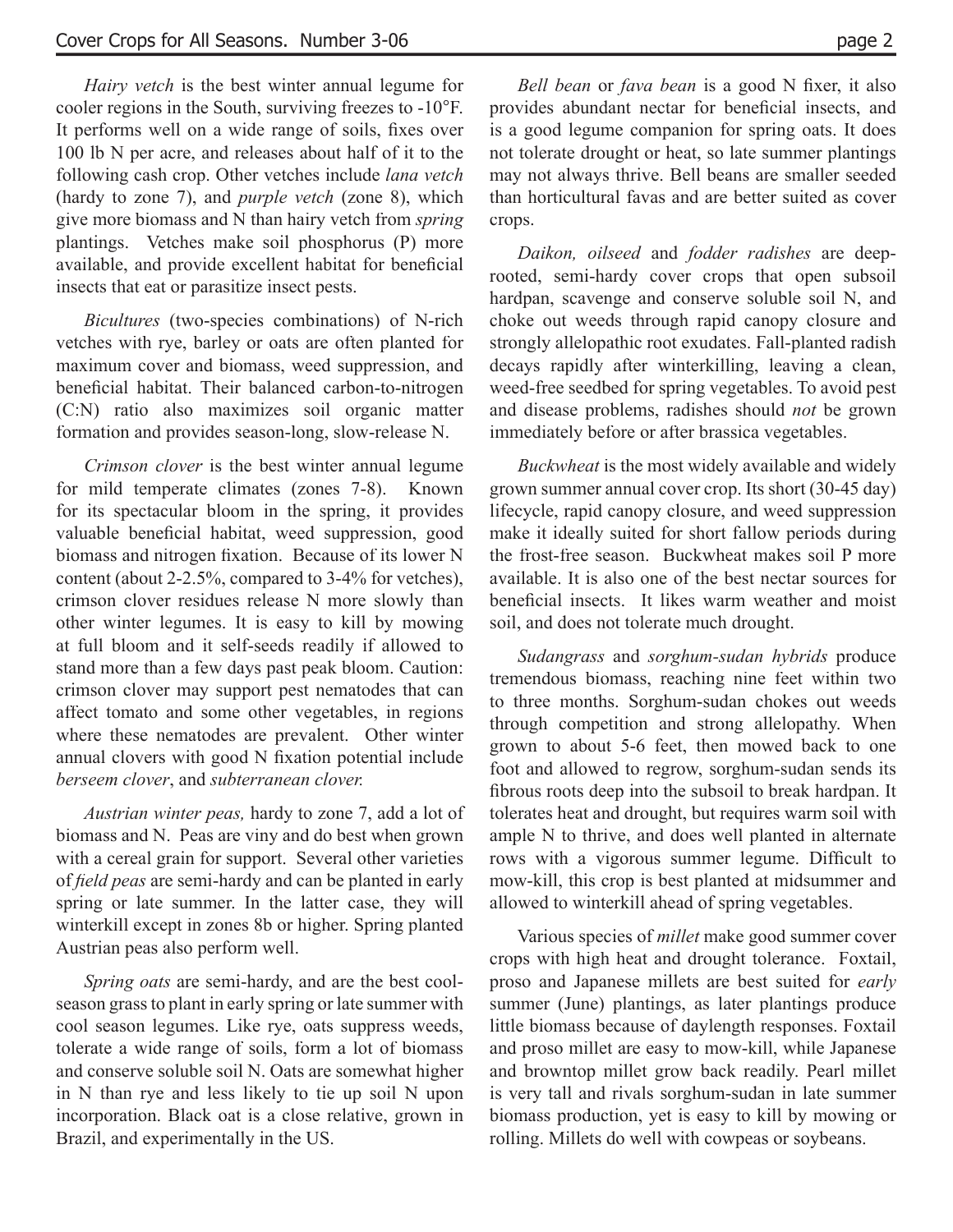*Cowpea* is a versatile summer legume that fixes lots of N, provides food and habitat for beneficial insects, suppresses pest nematodes, rapidly shades out weeds, and offers edible shell beans (blackeyed peas, *etc*.). Cowpeas are not bothered by Mexican bean beetles, Japanese beetles or deer, and are incredibly tolerant of hot, dry conditions. They require warm soil to emerge well and are not easily killed by mowing.

*Soybean* also makes an excellent summer legume cover crop. Late maturing or forage varieties should be grown to obtain ample top growth before they set seed and die down. Soybeans are a little more cold-tolerant than cowpea and can produce more biomass and N, but are more susceptible to drought and pests.

*Sunnhemp* (crotolaria) is a tall, stemmy tropical legume that tolerates lower soil fertility, produces lots of biomass and chokes out weeds. *Lablab bean* is a viny tropical legume that appears to leave a strongly allelopathic (weed-suppressing) residue after frost-kill. Both are experimental in our region. The seeds can be expensive and difficult to obtain.

*Yellow sweetclover* is a very hardy biennial that can be planted in spring through late summer, then tilled or mow-killed early the following summer after flowering. Sweetclover has strong deep taproots that can break hardpan and make soil P more available. Annual *white sweetclover* is semi-hardy.

*Perennial clovers* such as red, white and alsike clovers make good living mulches when overseeded into established cash crops, fixing  $N$  and offering beneficial habitat over winter and into the next season.

*Alfalfa*, the "queen of forages", is drought tolerant and a superior N fixer, but it requires *quite* fertile soil. These legumes can also be grown with *perennial grasses* such as timothy, orchardgrass and perennial ryegrass, for two to four years to give intensively cultivated fields a good rest. Rotating to a grasslegume sod can restore soil organic matter levels and reduce summer annual weeds. Perennial cover crops start slowly and are often planted with a *light* sowing of spring oats to help them get started. The oats are mowed off at heading to allow the perennials to get established.

#### **Contact Information:**

 Virginia Association for Biological Farming Post Office Box 1003 Lexington, Virginia 24450

www.vabf.org

### **Where to Get Cover Crop Seeds:**

SPECIAL NOTE FOR ORGANIC GROWERS: Be sure to buy or order seeds that have not been treated with synthetic fungicides or pesticides - order early in the season while untreated seed is still available.

**Local farm supply stores** and **Southern States** stores usually carry rye, oats, various clovers, buckwheat, and sometimes alfalfa, vetches, wheat, ryegrass, foxtail millet, soybean and cowpeas. Often they can specialorder some cover crop seeds.

**Adams Briscoe Seed Company** (GA), 770-775-7826, *www.abseed.com*. Sorghum-sudan hybrids; pearl, proso, foxtail, browntop and Japanese millets; cowpeas, high-biomass forage soybeans; lablab bean and several other warm season legumes.

**Albert Lea Seed House** (MN), 800-352-5247, *www.alseed.com*. All millets, sorghum, sudangrass and sorghum-sudan hybrids; rye, oats, wheat, barley and triticale; annual and perennial ryegrass and other grasses; red, crimson, yellow sweet and other clovers and alfalfa; field peas, vetches and other legumes. Some organic seeds.

**Peaceful Valley Farm Supply** (CA), 888-784-1722, *www.growingorganic.com*. Several varieties of vetch, field peas, bell beans, lablab, sunnhemp, other unusual legumes, cereal grains, annual and perennial grasses, and daikon radish. Most seeds are organic or free of synthetic chemical treatments.

**Plantation Seed**, 800-543-4164. Black oats.

**Seven Springs Farm** (VA), 540-651-3228, *www.7springsfarm.com*. Rye, winter wheat, hairy vetch, Austrian winter field peas, crimson clover, spring oats, spring barley and buckwheat. All seed untreated, most organic.

#### **Turner Seed** (TX), 800.722.8616;

*www.turnerseed.com*. Lablab bean, sunflower, forage turnip and a wide range of summer and winter annual grains, grasses, clovers and other legumes.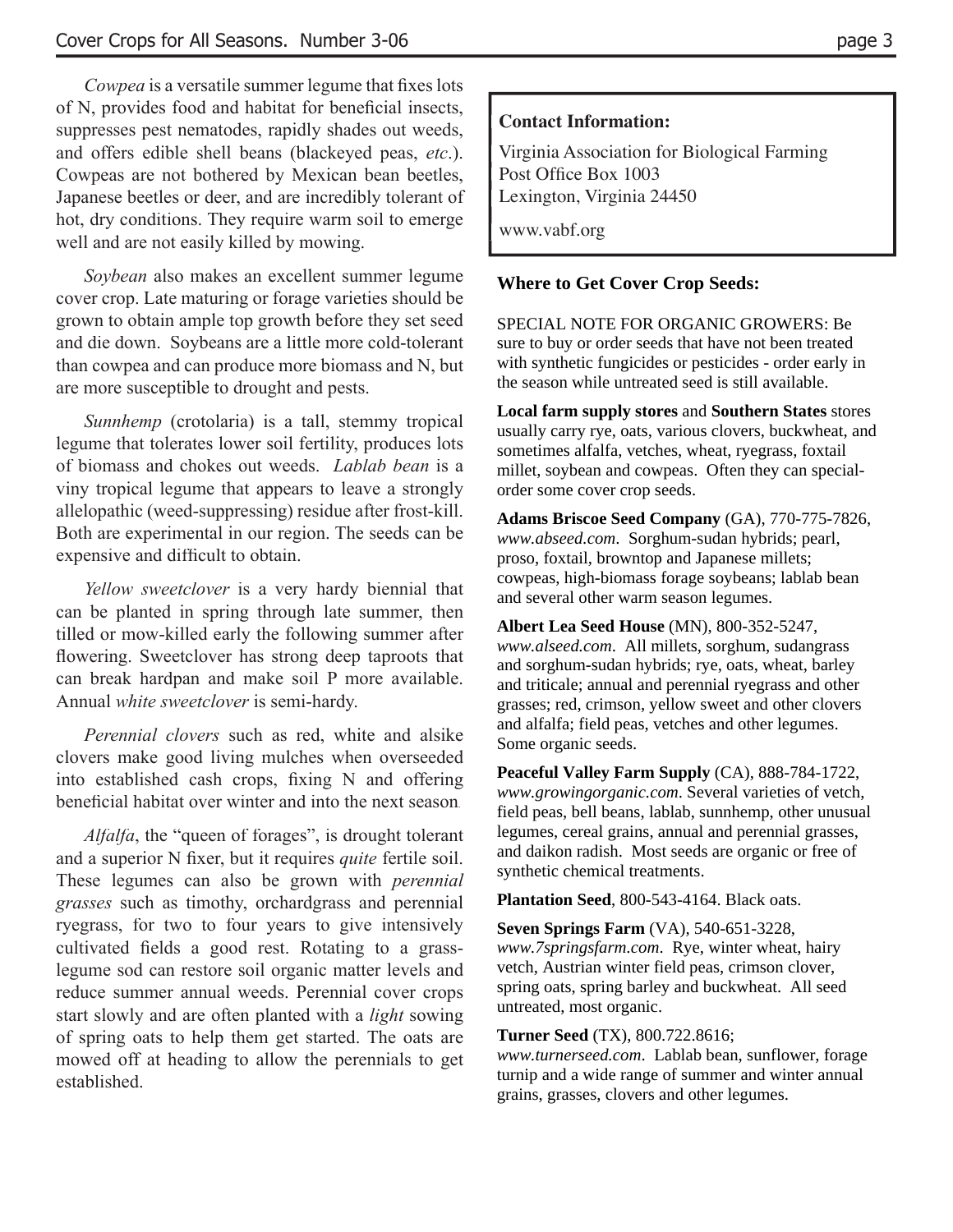| <b>Species</b><br>Crop | Hardiness,            | Fo       | Seeding, Depth, Seed<br>lb/ac <sup>1</sup> | $\dot{a}$                   |                                          | inoculant When to plant <sup>2</sup>  | Maturity <sup>3</sup>                      | Ht,<br>$\mathbf{f}^4$ | Biomass, Main | tons/ac <sup>5</sup> benefits <sup>6</sup> | How to manage <sup><math>7</math></sup>    |
|------------------------|-----------------------|----------|--------------------------------------------|-----------------------------|------------------------------------------|---------------------------------------|--------------------------------------------|-----------------------|---------------|--------------------------------------------|--------------------------------------------|
| Annual Legumes:        |                       |          |                                            |                             |                                          |                                       |                                            |                       |               |                                            |                                            |
| Hairy vetch            |                       | $-10$    | $20 - 40$                                  |                             | $\frac{1}{2}$ -1 $\frac{1}{2}$ pea/vetch | early fall                            | May                                        | $v$ 3-5 1-3           |               | N, B, P, TS, W                             | Mow                                        |
|                        | Crimson clover 0-10   |          | $15 - 30$                                  | $\frac{1}{4} - \frac{1}{2}$ | clover                                   | late summer                           | late April                                 | $\mathcal{L}$         | $1.5 - 3$     | B, N, NR, P, W                             | Mow or Roll                                |
|                        | Aus. winter peas 0-10 |          | 70-120                                     | $1 - 3$                     | pea/vetch                                | late summer                           | May                                        | $v 3-5$               | $1.5 - 3$     | N, B, P, TS, W                             | Mow                                        |
| Subclovers             |                       | $0 - 15$ | $10 - 30$                                  | $\frac{1}{4} - \frac{1}{2}$ | clover                                   | late summer                           | late spring                                | $1 - 2$               | $1.5 - 4$     | B, W*, N, NR, P                            | <b>SK</b>                                  |
| Lana vetch             |                       | $0 - 15$ | $20 - 60$                                  | $\frac{1}{2}$ -1            | pea/vetch                                | late summer<br>early spring           | $WK$ or late April<br>WK or late April     |                       |               | N, B, P, TS, W                             | WK (zone 6) or Mow<br>Mow                  |
|                        | Berseem clover 5-20   |          | $8 - 20$                                   | $1/4 - 1/2$                 | clover                                   | mid-late summer                       | April-May                                  | $2 - 3$               | $2 - 4$       |                                            | $N, NR, B, P, W^*, TS$ WK (zone 6) or Till |
| Field peas             |                       |          | $10-20$ 70-120                             | $1-3$                       | pea/vetch                                | late summer<br>early spring           | June-July $v$ 3-5 1-2.5<br>55-70 DAP or WK |                       |               | N, B, P, TS                                | Mow<br>WK                                  |
| Lupine                 |                       |          | $15-20$ 70-120 $\frac{3}{4}$ -1            |                             | lupine                                   | early spring<br>late summer           | $\frac{\mathrm{July}^2}{\mathrm{WK}}$      | $\mathbf{\sim}$       |               | N, P, B, SS                                | Mow<br>WK                                  |
| Purple vetch           |                       | 20       | $30 - 80$                                  | $\frac{1}{2}$ -1            |                                          | late summer<br>pea/vetch early spring | June<br>WK                                 | $v$ 3-6 1.5-4         |               | N, B, P, TS, W                             | Mow<br>WK                                  |
|                        | Bell / fava bean 20   |          | 80-150                                     | $1-3$                       |                                          | late summer<br>pea/vetch early spring | June $2^{-4}$<br>60-70 DAP or WK           |                       | $1 - 2.5$     | N, B, P, SS,                               | Mow, Roll?<br>WK                           |
| Soybean                |                       |          | tender 60-120                              | $1-2$                       | soybean                                  | after frost                           | 50-75 DAP                                  | $2-4.5$ 1.5-4         |               | N, B, TS                                   | Mow, WK                                    |
| Cowpeas                |                       |          | tender 50-100                              |                             | $\frac{3}{4}$ -1 $\frac{1}{2}$ cowpea    | when soil $\geq 65^{\circ}$ F         | 50-90 DAP                                  | $v 2-5$ 1-3.5         |               | N, B, W, P, TS                             | WK best; Mow?                              |
| Sunnhemp               |                       |          | tender 30--50                              | $\frac{1}{2} - 1$           | cowpea                                   | after frost                           | 90 DAP or V                                | $5-7$                 | $2.5 - 4.5$   | W, N                                       | Mow, Roll or WK                            |
| Lablab bean            |                       |          | tender 10-50                               |                             | $1-1\frac{1}{2}$ lablab                  | when soil $\geq 65^{\circ}$ F         | $\triangleright$                           | $v 5-10 1-2$          |               | $N, W^*$                                   | WK, Mow                                    |

# Cover Crops for All Seasons. Number 3-06 page 4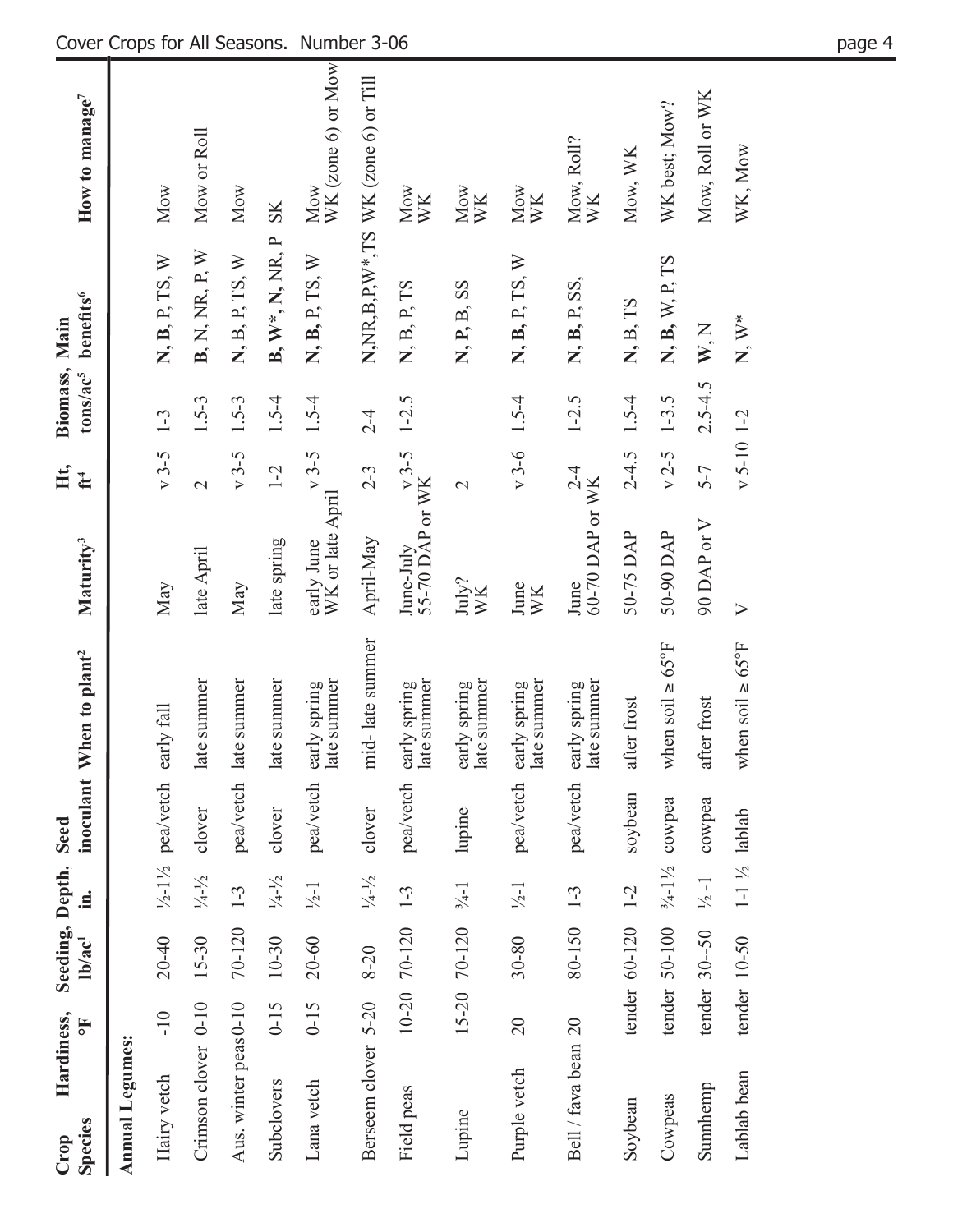| <b>Species</b><br>Crop     | Hardiness,                        | 똥              | Seeding, Depth,<br>$\ln/a$ c <sup>1</sup> | $\dot{m}$                    | inoculant<br>Seed | When to plant <sup>2</sup>    | Maturity <sup>3</sup> | Ht,<br>ť              | Biomass, Main<br>tons/ac <sup>5</sup> | benefits <sup>6</sup>        | How to manage <sup>7</sup>       |
|----------------------------|-----------------------------------|----------------|-------------------------------------------|------------------------------|-------------------|-------------------------------|-----------------------|-----------------------|---------------------------------------|------------------------------|----------------------------------|
| <b>Annual Non-Legumes:</b> |                                   |                |                                           |                              |                   |                               |                       |                       |                                       |                              |                                  |
| Winter rye                 |                                   | $-40$          | $60-150$ $\frac{3}{4}-2$                  |                              |                   | fall                          | May                   | $4 - 6$               | $2 - 5$                               | W*, NR, K, TS, B Mow or Roll |                                  |
| Winter wheat               |                                   | $-25$          | $60-120$ $\frac{1}{2}$ $\frac{1}{2}$      |                              |                   | fall                          | late May              | $3 - 4$               | $1.5 - 3.5$                           | W, NR, K, TS                 | Mow?                             |
| Triticale                  |                                   | $10 -$         | $60-120$ $\frac{1}{2}$ $\frac{1}{2}$      |                              |                   | fall                          | late May              | $3 - 5$               | $2 - 4$                               | W, NR, K, TS                 | Mow?                             |
| Winter Barley              |                                   | $\circ$        | $50 - 125$                                | $\frac{3}{4} - 2$            |                   | early fall                    | late April            | $2 - 3$               | $1.5 - 5$                             | $W^*, NR, B, TS$             | Mow/Roll at milk<br>stage        |
| Ryegrass, ann.             |                                   | $10 - 10$      | $15 - 30$                                 | $\frac{1}{4} - \frac{1}{2}$  |                   | early spring<br>late summer   | Summer<br>Spring      | 3                     | $2 - 3$                               | $W^*$ , TS, K Till           | Till (WK zone $5-6$ )            |
| Spring Barley              |                                   | 15             | $50 - 125$ $\frac{3}{4} - 2$              |                              |                   | early spring                  | early June            | $2 - 3$               | $1.5 - 4$                             | W <sup>*</sup> , NR, B, TS   | Mow/Roll at milk                 |
|                            |                                   |                |                                           |                              |                   | late summer                   | 60 DAP or WK          |                       |                                       |                              | $\frac{\text{stage}}{\text{WK}}$ |
| Spring oats                |                                   |                | 15-20 80-140                              | $\frac{1}{2} - 2$            |                   | early spring                  | June                  | 3                     | $1.5 - 4$                             | W*, NR, TS, B                | Mow/Roll at milk                 |
|                            |                                   |                |                                           |                              |                   | late summer                   | 70 DAP or WK          |                       |                                       |                              | $\frac{\text{stage}}{\text{WK}}$ |
| <b>Black oats</b>          |                                   | $\overline{c}$ | $15 - 50$                                 | $\frac{1}{2}$                |                   | early spring<br>late summer   | June-July<br>WK       | 3                     | $1.5 - 3$                             | W, NR, TS                    | Mow, Roll?<br>WK                 |
|                            | Radish (daikon,<br>oil or fodder) | $\overline{c}$ | $10 - 20$                                 | $\frac{1}{2}$                |                   | early spring<br>late summer   | Oct. or WK<br>June    | $1.5 - 3$             | $1.5 - 3$                             | SS, W*, NR, B, TS Mow        | WK                               |
| Buckwheat                  |                                   |                | $t$ ender $60 - 80$                       | $\frac{1}{2} - 1\frac{1}{2}$ |                   | after frost -late sum.30 DAP  |                       |                       | $2-3.5$ 1-1.5                         | B, W*, P, TS                 | Mow or Roll                      |
|                            | Sorghum-sudan tender              |                | $25 - 50$                                 | $\frac{1}{2} - 1\frac{1}{2}$ |                   | when soil $\geq 70^{\circ}$ F | 65-75 DAP             | $6 - 7$               | $3 - 6$                               | $W^*, SS, NR, B$             | WK best, Mow? or<br>Fill         |
| Foxtail millet             |                                   |                | tender 20-35                              | $1/4 - 1/2$                  |                   | after frost - June            | 60 DAP                | $3 - 4$               | $1.5 - 3.5$                           | W, NR, TS                    | Mow or Roll                      |
| Pearl millet               |                                   |                | tender $10-30$                            | $\frac{1}{4} - \frac{1}{2}$  |                   | June - August                 | 65-70 DAP             | $6 - 8$               | $3 - 5$                               | W, NR, TS                    | Mow, Roll or WK                  |
|                            | Japanese millet tender            |                | $20 - 30$                                 | $\frac{1}{2}$ -1             |                   | after frost - June            | 50 DAP                | $4 - 6$               | $2 - 4$                               | W, NR, TS                    | Till or WK                       |
|                            | Browntop millet tender 20-30      |                |                                           | $\frac{1}{4} - \frac{1}{2}$  |                   | after frost                   | 45 DAP                | $\tilde{\phantom{a}}$ | $\infty$                              | W, NR, TS                    | Till or WK                       |

# Cover Crops for All Seasons. Number 3-06 page 5